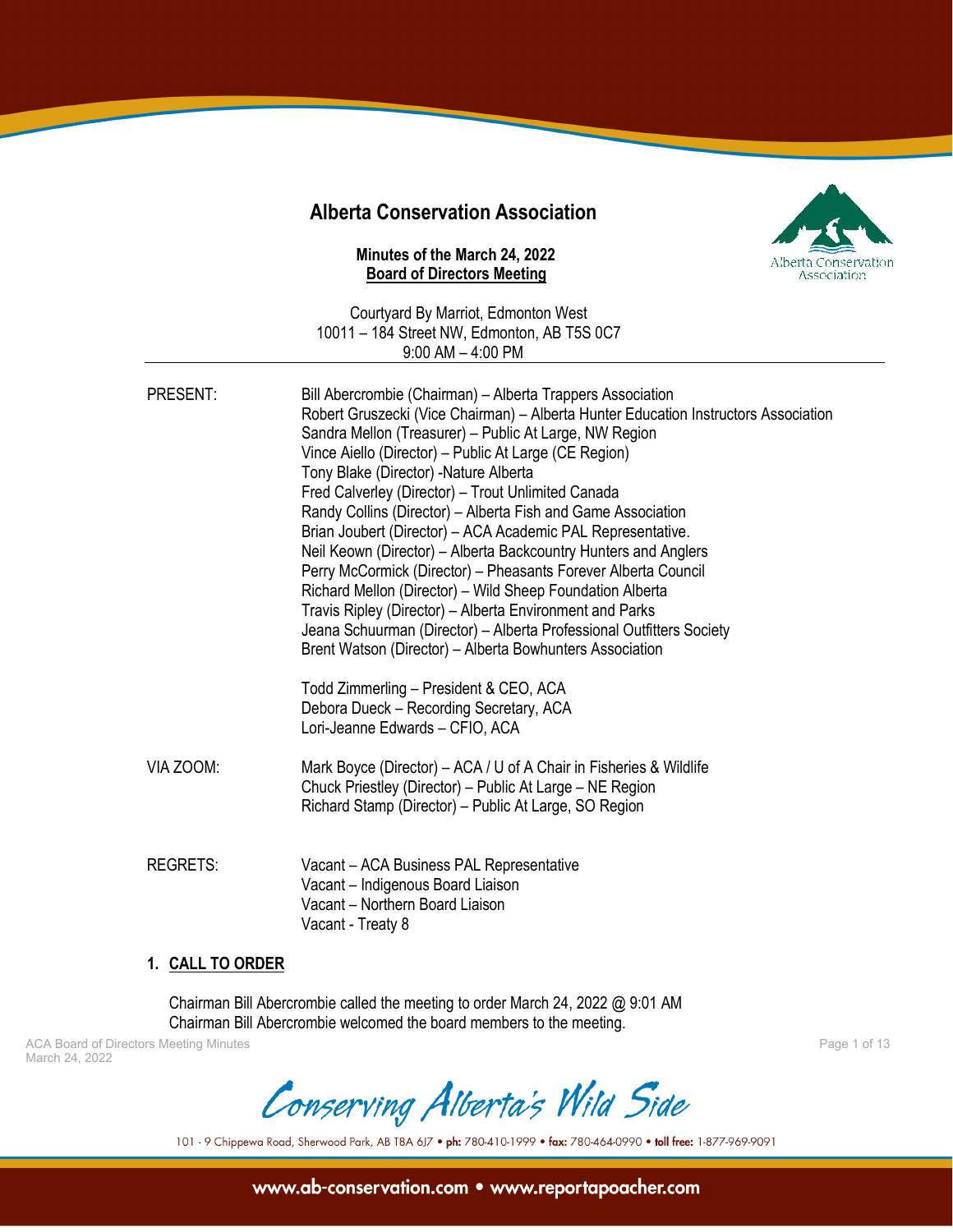## **2. Memorial Tribute to Ken Ambrock**

A moment of silence recognizing the passing of board member Ken Ambrock was held.

#### **3. APPROVAL OF THE AGENDA & MEETING TIME LIMIT**

| $MOTION$ # 09/22 |  |
|------------------|--|
|------------------|--|

**Moved by: Sandra Mellon Seconded by: Richard Stamp**

Move that the March 24, 2022 agenda be accepted as presented.

**MOTION CARRIED**

The meeting is anticipated to conclude by 4:00 PM.

# **4. ACCEPTANCE OF THE MINUTES**

**a. December 9, 2021 Board of Directors' Meeting – Electronic Motion: 02/22EV** *(Attachment A – Minutes of the December 9, 2021 BOD Meeting)*

**MOTION # 10/22 Moved by: Robert Gruszecki Seconded by: Richard Mellon**

Move that the ACA Board of Directors' agree that this is an accurate reflection of the votes placed and therefore ratify Electronic Motion: 02/22EV stating: **"Move that the Minutes of the December 9, 2021 Board of Directors' meeting, be accepted as presented".**

**MOTION CARRIED**

**b. December 21, 2021 Board of Directors' Special Meeting Minutes** *(Attachment B – Special Meeting Minutes of the December 21, 2021 BOD Meeting)*

**MOTION # 11/22 Moved by: Randy Collins Seconded by: Sandra Mellon**

**Move that the Special Meeting Minutes of the December 21, 2021 Board of Directors' meeting, be accepted as presented".**

**MOTION CARRIED**

ACA Board of Directors Meeting Minutes Page 2 of 13 March 24, 2022

Conserving Alberta's Wild Side

101 - 9 Chippewa Road, Sherwood Park, AB T8A 6J7 . ph: 780-410-1999 . fax: 780-464-0990 . toll free: 1-877-969-9091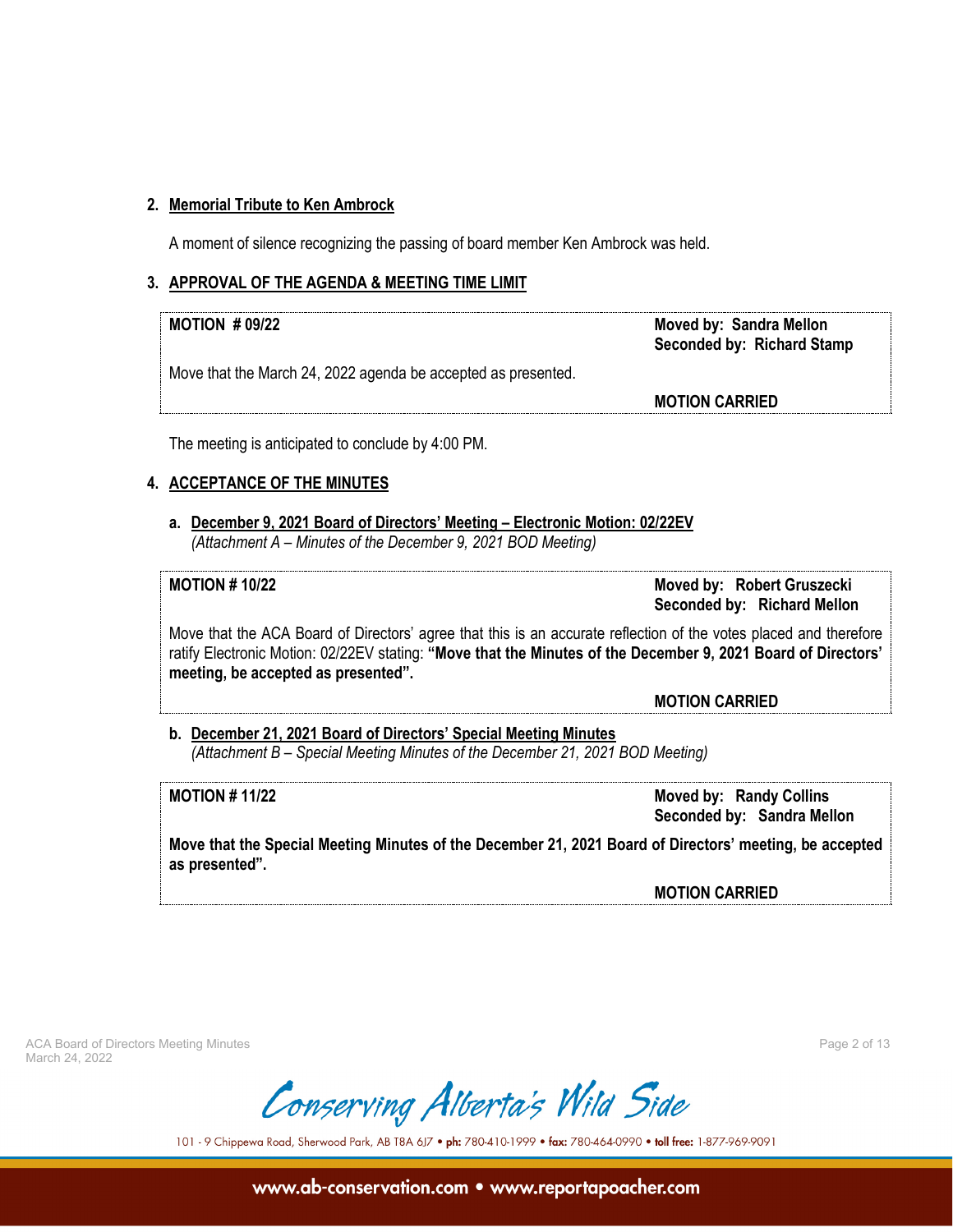### **5. BUSINESS ARISING**

#### **a. Review of Action Items**

*(Attachment C – Action Items)*

Action Items were reviewed and updates were provided.

### **6. COMMITTEE REPORTS**

#### **a. Chairman / Executive Committee**

Bill Abercrombie, Chairman, provided a report to BOD:

- On behalf of the ATA, extending an invitation for everyone to attend the ATA Annual Rendezvous in Rocky Mountain House, July 1&2, 2022.
- President and CEO annual performance review has been completed, pleased to advise that ACA is able to retain the President and CEO for another year.
- Discussions stemming from the Executive Committee Meeting will be revealed during the regular Board Meeting.

### **b. President & CEO**

*(Attachment D)*

The President & CEO report was reviewed and highlights were discussed and noted:

It has been a busy winter dealing with COVID and planning for 2022/23 without COVID (hopefully). ACA staff have done a good job keeping up with projects and ensure deliverables are complete on-time and on-budget. We have been working closely with a number of our member groups to help with things like accounting, web design, IT, and raffle promotions.

I have been involved in a number of conversations with the Minister's office on everything from the CWD oral vaccine research, to the Eagle Terrace donation, to conservation license plates and predator compensation program. I am hopeful at least a few of these issues will get resolved to our satisfaction in the next few months.

Refer to the President and CEO Report for updates in all the program areas.

### **c. Finance & Audit Committee**

### **Financial Overview to February 28, 2022 -** *(Attachment E)*

Sandra Mellon, Treasurer, presented the Financial Overview to February 28, 2022 points noted:

ACA Board of Directors Meeting Minutes Page 3 of 13 March 24, 2022

Conserving Alberta's Wild Side

101 - 9 Chippewa Road, Sherwood Park, AB T8A 6J7 . ph: 780-410-1999 . fax: 780-464-0990 . toll free: 1-877-969-9091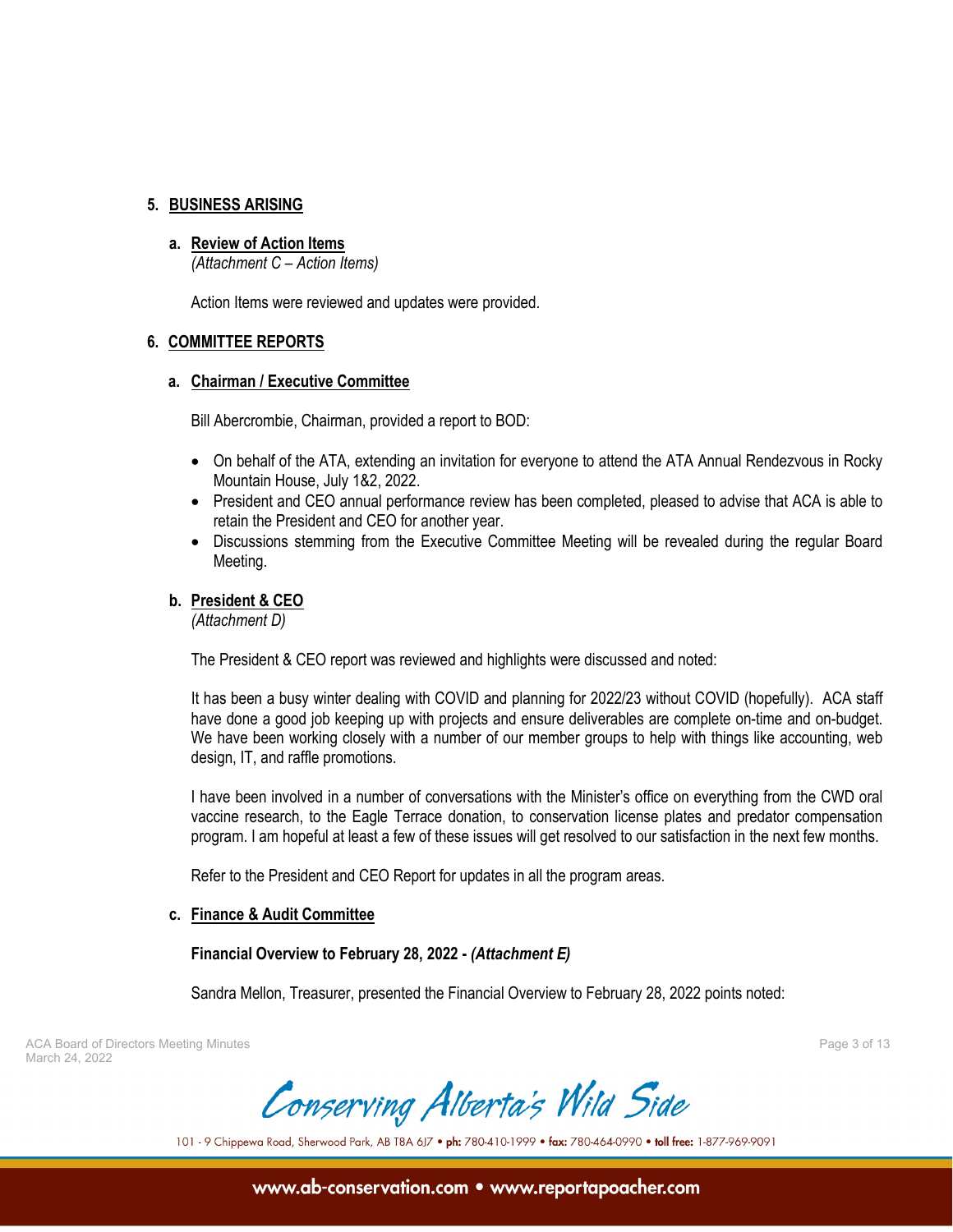Total revenue increased from the prior fiscal year by \$ 346,309.

- Levy revenues are \$ (574,382) lower than received in the prior year.
- Resident Fishing license sales have decreased by  $$(811,660)$  or 13.7% (approximately 44,353 less licenses over the prior year).
- Partner Contributions are \$815,981 higher than received in the prior year.
- Miscellaneous revenue is \$35,577 higher that prior year, included is advertising fees for the Conservation Guide and magazine, event sponsorship/registration and rental revenue.

Revenues are \$677,738 higher than year to date budgeted amounts.

- Levy revenue was higher than budgeted levels by \$309,393.
- Partner revenue is higher than the year-to-date budget by \$310,449.
- Grants and funds are under budget by \$ (194,931).

Operating expenses (expenses that are controllable by management) were \$ 1,471,177 above previous year levels. Although the individual expense categories vary, the overall expenditure is consistent with prior years as COVID significantly impacted the operation in the 2020-2021 fiscal.

The organization is \$(2,410,746) under budgeted year to date expenditures.

An operating surplus (excess of revenue over expenditures for management-controlled items including actual interest revenue which is outside of management control) of \$3,535,621 exists compared to the results of the prior year where a surplus of \$4,660,589 was recorded.

When adjustments are made to recognize realized and unrealized investment gains and losses, asset disposals, investment income and removing revenue from donations that was allocated to land purchases, the result ends in an accounting surplus of \$3,950,414 for the period compared to \$5,794,453 in the prior year.

ACA reported an accounting or total organizational surplus of \$3,950,414, an amount that included interest income, realized (actual changes from sold investments) and unrealized (changes in book value due to cost versus market fluctuations) results for investments and asset disposals that are not in management control. The realized gain on investments was \$85,620; the unrealized loss on investments was \$(27,111). Investment income was \$410,496. Exchange rate gain was \$14,898. Loss on disposal of fixed assets was (\$69,417), this included the disposal of two easements for a total of (\$95,600).

Once these are removed from the total organizational results, the true operational surplus that is in direct control of management (including the interest revenue which is outside of management control) is \$3,535,621 compared to a prior period operational surplus of \$4,660,489.

Cash Flow Statement

- Cash flows from operating activities resulted in a cash increase of \$1,566,523. Inflows were used to maintain operating expenditure with amounts that are not restricted.
- The net cash balance after asset purchases, dept repayment and other operating cash uses is \$4,923,656. Of this amount, \$1,128,359 is restricted and not available for operating expenditures, which includes the In

ACA Board of Directors Meeting Minutes Page 4 of 13 March 24, 2022

Conserving Alberta's Wild Side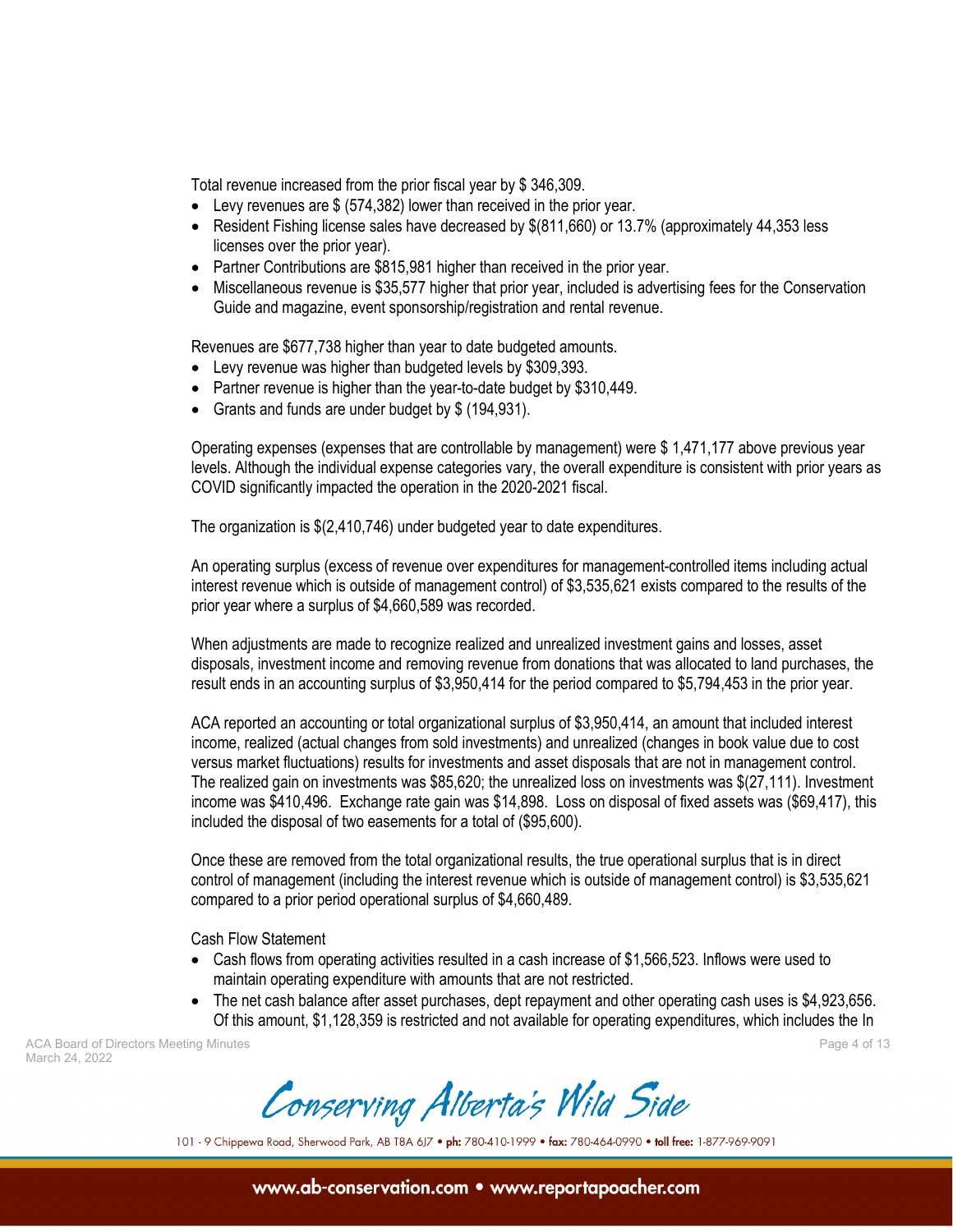Trust, Restricted and RAP accounts. USD funds available for use are \$596,574 USD. No further USD cash was purchased in the month.

Statement of Financial Position

As an overview of the financial position as at February 28, 2022, ACA reports:

- Current assets have increased by 7.3% from recorded levels at February 28, 2021. Accounts Receivable is comprised of receivables from partners and contributors.
- The Endowment Fund balance is \$3,243,870 up 5.8% from last year. A contribution in the amount of \$24,000.00 was made to the fund related to the East Reno land purchase. Half the increase in the fund on a yearly basis due to interest and gains (not including increase because of additional principle investment) is directed towards enhancements and /or management of ACA lands, and half is retained to grow the fund on an annual basis (to allow for monies to be removed from the fund the interest and gains retained must at minimum match the rate of inflation for the previous year).
- Equipment purchases this period were \$526,388. Land was purchased in the amount of \$984,863 (East Reno Conservation Site (\$246,000) – HSF \$221,000, AFGA \$25,000; Milk River Badlands (\$238,825) -HSF - \$38,825, Thor - \$75,000, AFGA - \$25,000, ECC - \$100K; East Reno Expansion (\$188,600) – HSF - \$163,600, AFGA - \$25,000; South Plain Lake Expansion (\$311,438) – Suncor - \$124,007, HSF (\$99,006). Land donations were received in the amount of \$73,500, related to the Benoit Conservation Site. AFGA transferred 50% ownership to ACA for multiple properties in the amount of \$3,569,000. 44,127 total acres are held by ACA.
- The total fair market value of the investments is \$3,853,438 representing an increase of 10.3% over the fair market value at February 28, 2021.
- The Habitat Securement Fund has a balance of \$410,43 as of February 28, 2022. \$582,675 was carry forward from 2020/21, \$350,000 was adde3d to the fund as per the AOP for the 2021/2022 fiscal. \$512,437 has been used to date, with additional plans of about \$250,000.00 to be used for year end. The remaining will be carried forward for 2022/2023 Land purchases on the horizon.

### **d. Communications Committee**

Randy Collins, Committee Chair provided update, points noted:

- Randy Collins was reappointed as committee chair.
- Thank you to the Communications Department for all their work and assistance provided to member group organizations.
- KCC's Ice Fishing events cancelled for this year.
- Coloring contest and giveaways great response received.
- ACA 25<sup>th</sup> Anniversary is coming up, working on a Anniversary Book.
- TOR008-Rev1-20130815 Communications and Marketing Committee TOR Reviewed no changes required, recommend review in 3 years as per schedule.

ACA Board of Directors Meeting Minutes Page 5 of 13 March 24, 2022

Conserving Alberta's Wild Side

101 - 9 Chippewa Road, Sherwood Park, AB T8A 6J7 . ph: 780-410-1999 . fax: 780-464-0990 . toll free: 1-877-969-9091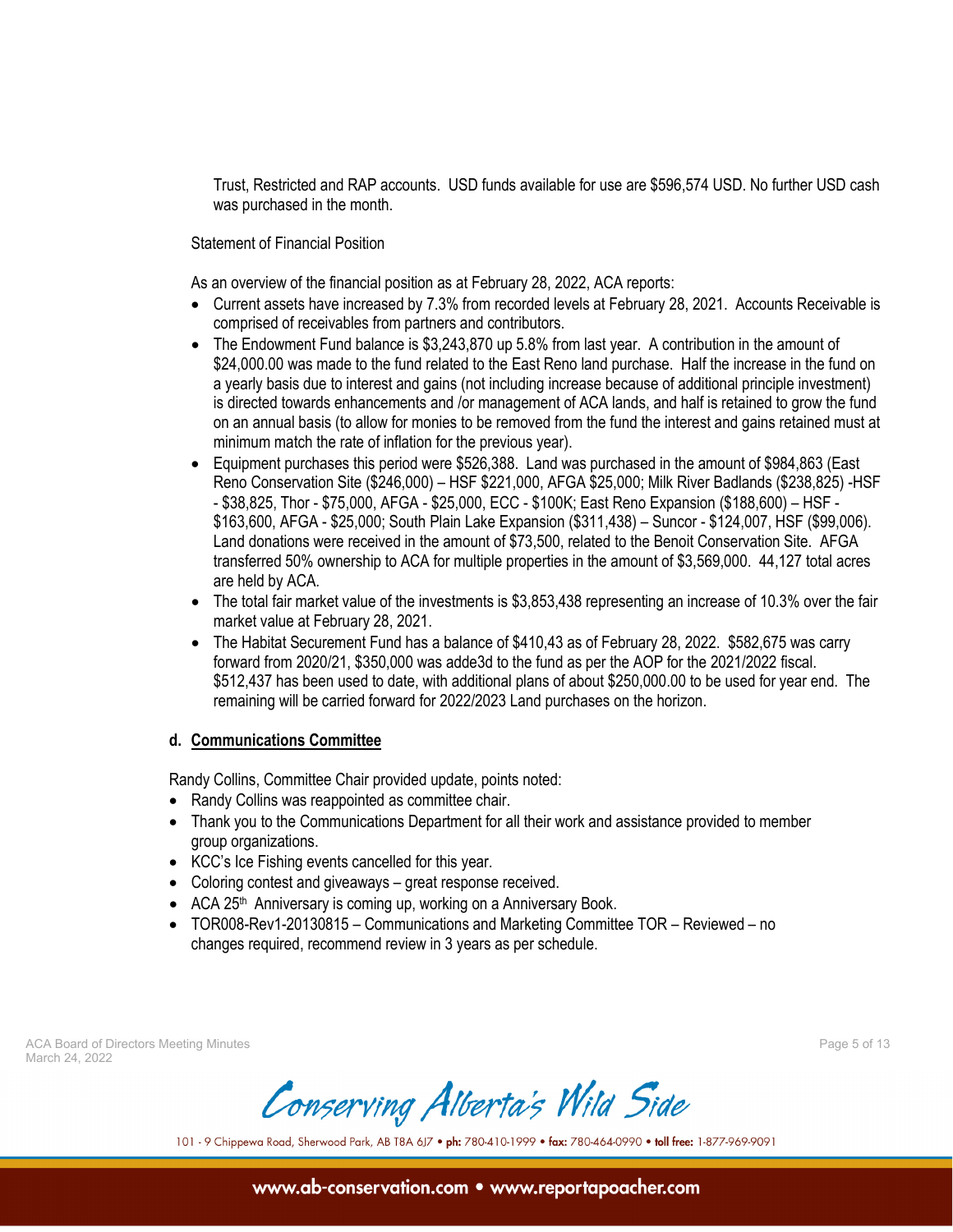# **MOTION # 12/22 Moved by: Randy Collins Seconded by: Sandra Mellon**

Move the recommendation from the Communications Committee, that the following document has been reviewed with no revisions required and will be maintained for an additional 3 years. After which time the document will be brought forward for review by the committee.

TOR008-Rev1-20130815 – Communications and Marketing Committee Terms of Reference.

**MOTION CARRIED**

# **e. ACA Grants Program Committee**

*(Attachment E, F, G)*

Chuck Priestley, has been appointed Committee Chair and provided update, points noted:

# **ACA Grants in Biodiversity Recipients List:**

• The Biodiversity Grants successful recipient list was provided for information.

**MOTION # 13/22 Moved by: Sandra Mellon Seconded by: Randy Collins**

Move that the ACA Board of Directors' release the funds for the ACA Grants in Biodiversity in the amount of \$211,000.00 (Two Hundred and Eleven Thousand Dollars).

**MOTION CARRIED**

*ACTION ITEM: Direction for the Biodiversity grant coordinator to provide a list of the unsuccessful applicants. ACTION ITEM: Committee is directed to set a list of process priorities for all grant programs.*

### **ACA Research Grants Results**

• The Research Grants results list was provided for approval.

**MOTION # 14/22 Moved by: Randy Collins Seconded by: Brian Joubert**

Move that the ACA Board of Directors' award the funds allocated to the successful recipients of the ACA Research Grants in the amount of \$330,344.10 (Three Hundred and Thirty Thousand, Three Hundred and Forty Four Dollars).

**MOTION CARRIED**

ACA Board of Directors Meeting Minutes Page 6 of 13 March 24, 2022

Conserving Alberta's Wild Side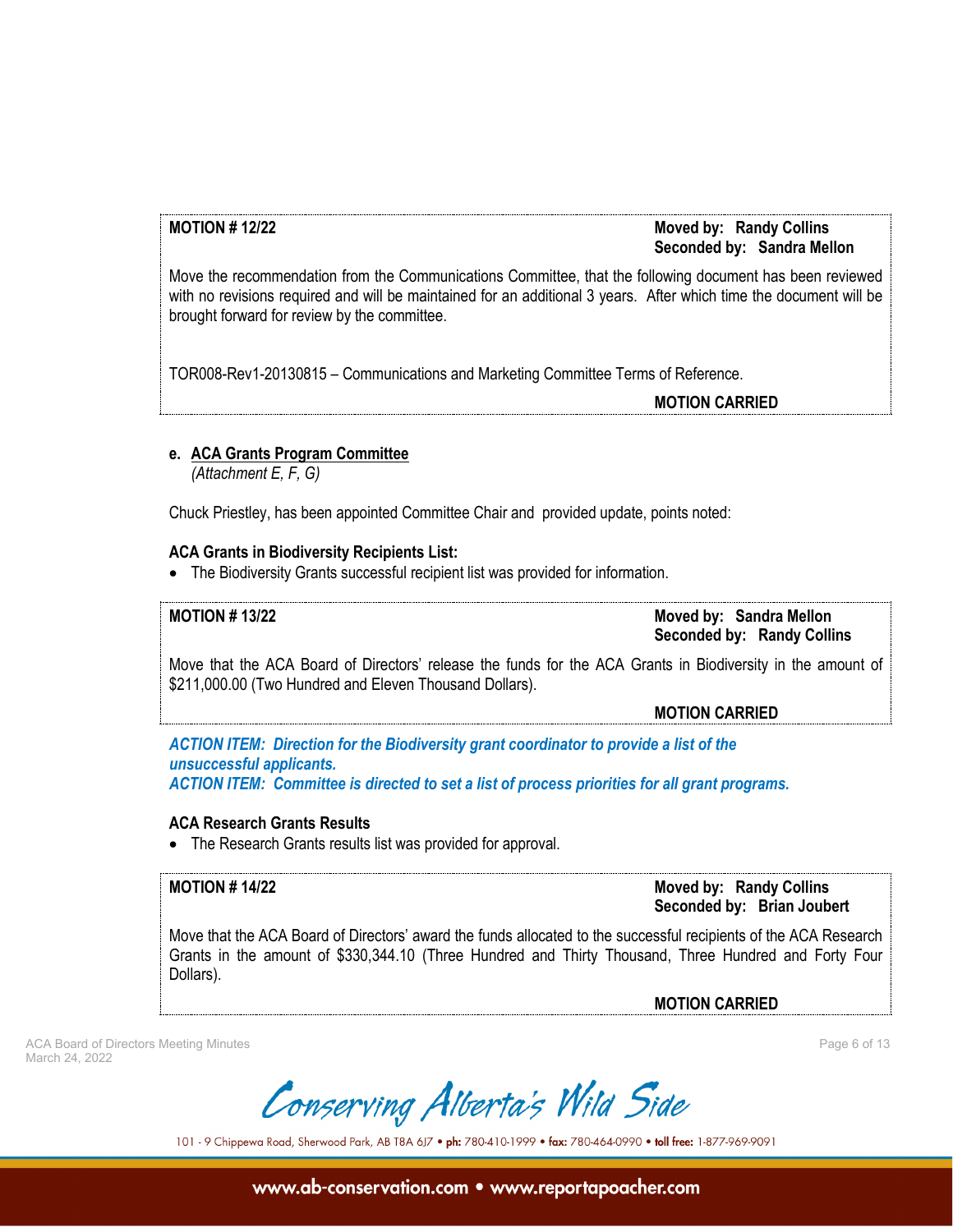# **ACA Conservation, Community and Education Grants Results**

• The Conservation, Community and Education results list was provided for approval.

# **MOTION # 15/22 Moved by: Tony Blake Seconded by: Fred Calverley**

Move that the ACA Board of Directors' award the funds allocated to the successful recipients of the ACA Conservation, Community and Education Grants in the amount of \$966,739.59 (Nine Hundred and Sixty Six Thousand, Seven Hundred and Thirty Nine Dollars and Fifty Nine Cents).

**MOTION CARRIED**

- Granting process to be added as an agenda item for the June 2022 Strategic Planning meeting.
- Discussion on the disqualification of applicants process took place.
- The ACA Program Grants Committee Terms of Reference will be discussed and reviewed at the June meeting.

### **f. Operations Standards Review Committee**

Chairman Bill Abercrombie congratulated Mark Boyce on the reappoint to the role of ACA Chair in Fisheries and Wildlife.

No committee meeting scheduled. Committee Chair Mark Boyce provided an update.

- Proposed workshop on citizen science is being planned for the next month.
- Breeding bird survey in the Hasting Lake area.
- Kennedy report released discussion on lead ammunition. *ACTION ITEM: Mark Boyce will forward copy of the report to BOD.*

### **g. Recruitment Committee**

Robert Gruszecki provided an update from the meeting that was held, points noted:

- CE PAL recruitment process completed Vince Aiello appointed in 2021.
- Academic Representative Brian Joubert appointed in 2021.
- Vacant positions: Indigenous Representative; Northern BOD Liaison; Business Representative.
- *ACTION ITEM: Recruitment Committee working on developing position roles and defining board needs.*

### **h. Governance Committee Report**

Committee Chair Brian Joubert provided update from the committee meeting points noted:

• Brian Joubert reappointed as committee chair.

ACA Board of Directors Meeting Minutes Page 7 of 13 March 24, 2022

Conserving Alberta's Wild Side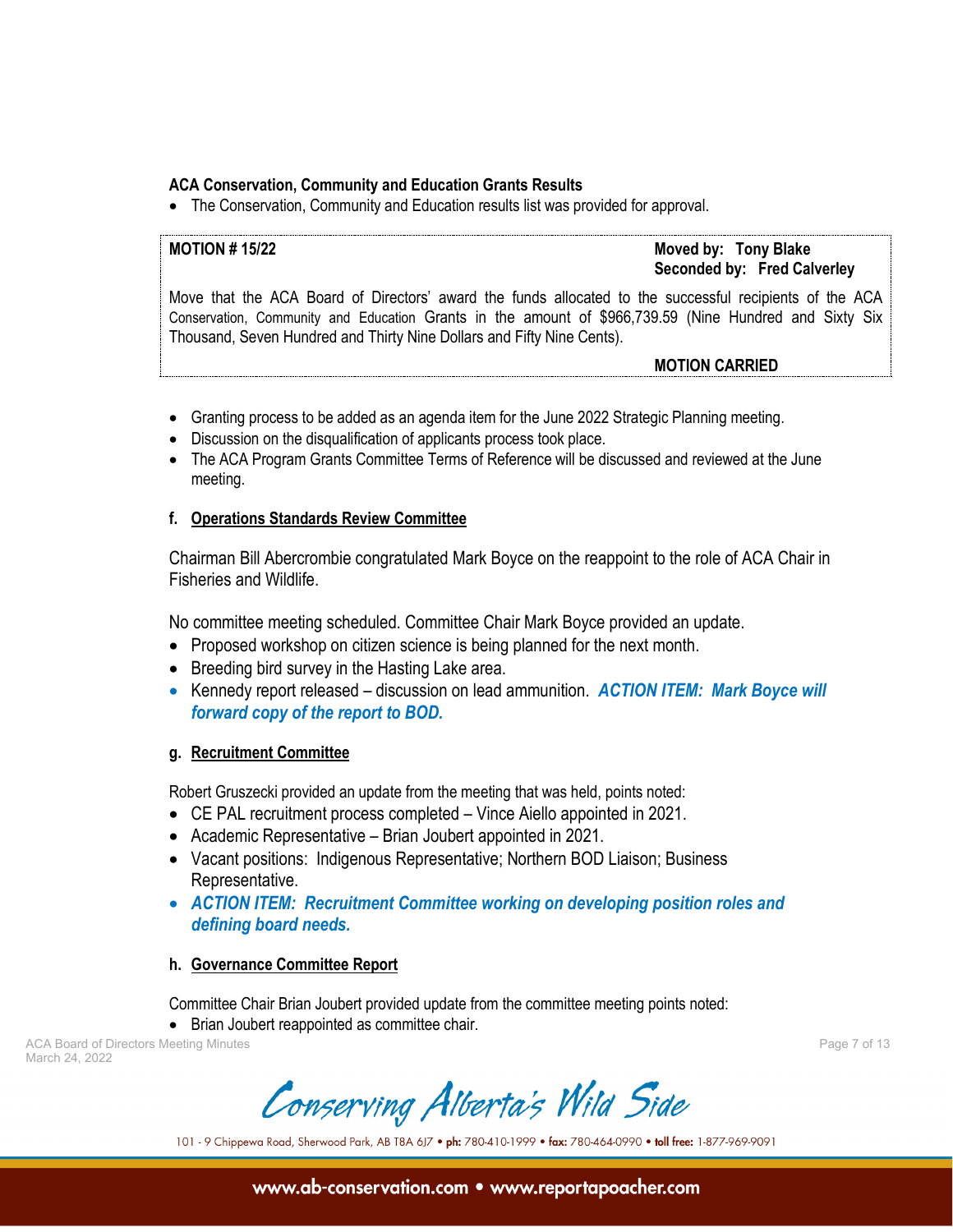- Review of policies and TORs.
- Revisions will be presented at the June meeting for approval.

## **i. PAL** *Me***mber Committee**

*(Attachment I)*

Sandra Mellon, provided an update from the meeting that was held, points noted:

- PAL Member quarterly reports were provided for information, reviewed and discussed.
- How do we reach into the community at large to get the ACA message out.
- Discussion on attending tradeshows or events in local communities (Member or Community events).
- BOD members can reach out to Sandra Mellon or other PAL Members in regard to outreach.
- Concept on how the coordinate this information. Create a subcommittee of Communications to develop a member group strategy for out reach. *ACTION ITEM: Subcommittee of Communications – Sandra Mellon, Neil Keown, Randy Colllins. – Board members to reach out to subcommittee.*

# **j. Organizational Risk Report**

*(Attachment J)*

Organizational Risk Report was presented by Todd Zimmerling, President & CEO, no major risks were identified.

# **k. Northern Board Liaison Report**

Position is vacant

# **m. Director Emeritus Report**

Handout of Director Emeritus Report provided for information.

### **n. AEP Representative Report -** *Verbal*

#### Wildlife:

- Mule Deer Stakeholder Advisory Committee update: Meetings have resumed more frequently and have focused on finalizing the draft management plan (principles, background, goals/objectives) and allocation. No timeline anticipated for draft management plan ready for additional review.
- Wildlife Act and Regulation renewal: FWSB is preparing for upcoming engagements to address a number of amendments proposed to be made to these regulations. We anticipate the engagement to occur in the coming months.
- The Global Wildlife Value Survey analysis is underway. Reminder this is a survey that is seeking perspectives from Albertans on how they value wildlife: Traditionalist versus Mutualist. Alberta anticipates receiving results in May.
- CWD tested 9567 heads 1006 positives (861 MD 59% antlered; 139 WT 84% antlered; 6 elk). CWD noted in 9 new WMUs (104, 216, 224, 302, 314, 506, 510, 514, 936)

ACA Board of Directors Meeting Minutes Page 8 of 13 March 24, 2022

Conserving Alberta's Wild Side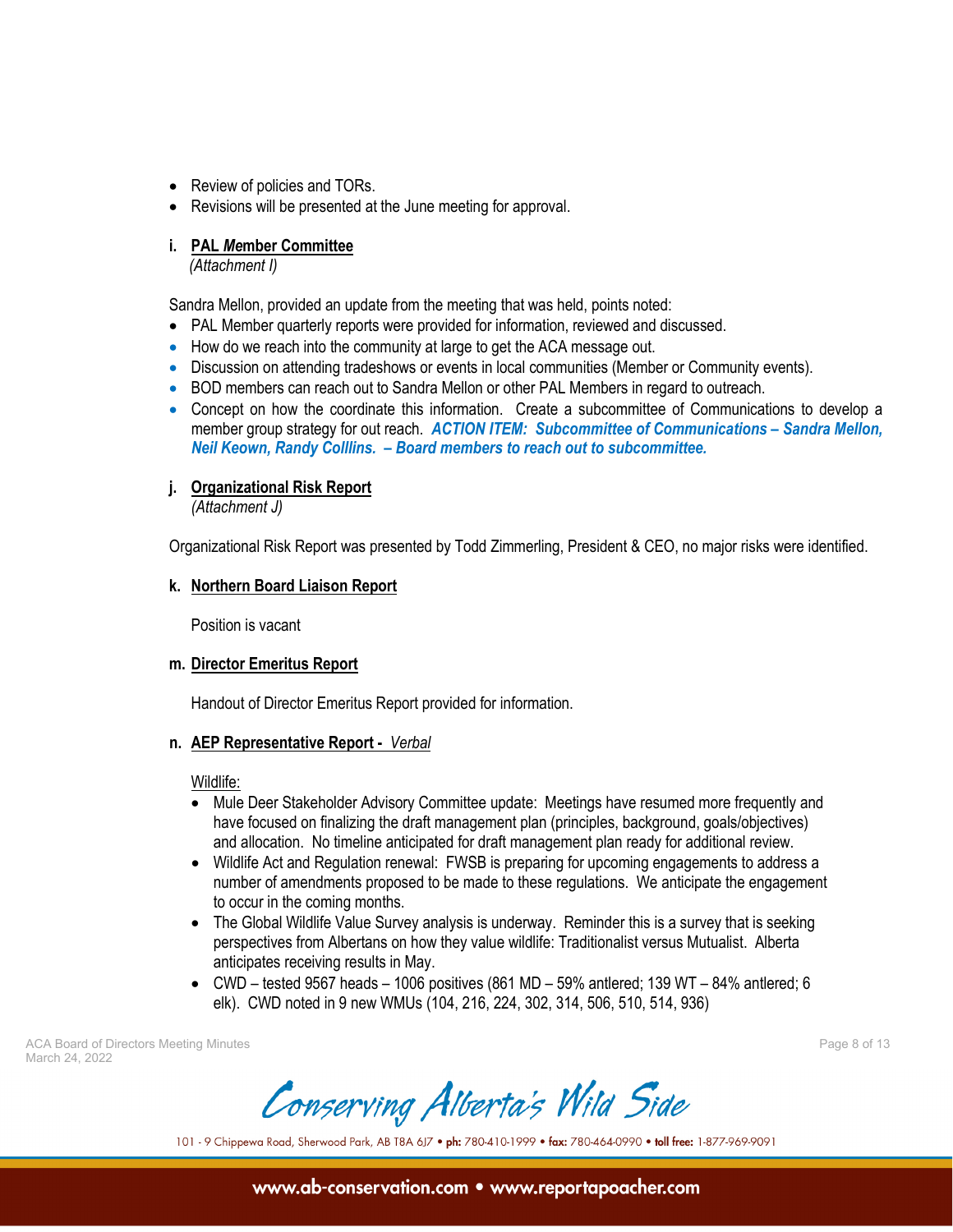• MSL licence update – new species added...APOS leading auction and Alberta Conservation group leading raffle.

#### Fisheries:

- New sport fishing regulations will be made available April 1. These regulations were developed following a series of online webinars, public surveys and "ask the expert" options available to anglers
	- $\circ$  Over 2,200 participants completed public surveys
	- $\circ$  787 total registrations with nearly 450 direct interactions during the webinars
	- 17 questions submitted through the "ask the expert" portal
- The "what we heard" update for 2022-23 sport fishing regulations engagement will be release publicly, including the survey results.
- One change this year is the changes made to low flow/high temperature requirements. Following engagement and feedback from anglers, we adjusted our approach to offer flexibility in how this will be administered, should these situations arise.
- We are also considering additional changes around special licences for fishing and clearing up confusion around the ice shack requirements as part of our provincial regulations.
- Spawning camps being planned for spring to continue our walleye stocking program this year.

#### General:

• Provincial Advisory Councils – These are likely to be established soon, with a focus towards advice to Minister for hunting and fishing and likely additional aspects. More to come on these councils soon.

### **7. Old Business**

### **a. ACA Chair of Fisheries & Wildlife -** *Update*

Mark Boyce review has been completed, he has been reappointed as ACA Chair of Fisheries & Wildlife for another 7 years.

### **b. CWD Proposal –** *(Attachment J)*

Joint announcements regarding project have been made. Project moving forward.

### **c. Eagle Terrace Property**

Discussions with MLA Rosen, file is moving forward.

ACA Board of Directors Meeting Minutes Page 9 of 13 March 24, 2022

Conserving Alberta's Wild Side

101 - 9 Chippewa Road, Sherwood Park, AB T8A 6J7 . ph: 780-410-1999 . fax: 780-464-0990 . toll free: 1-877-969-9091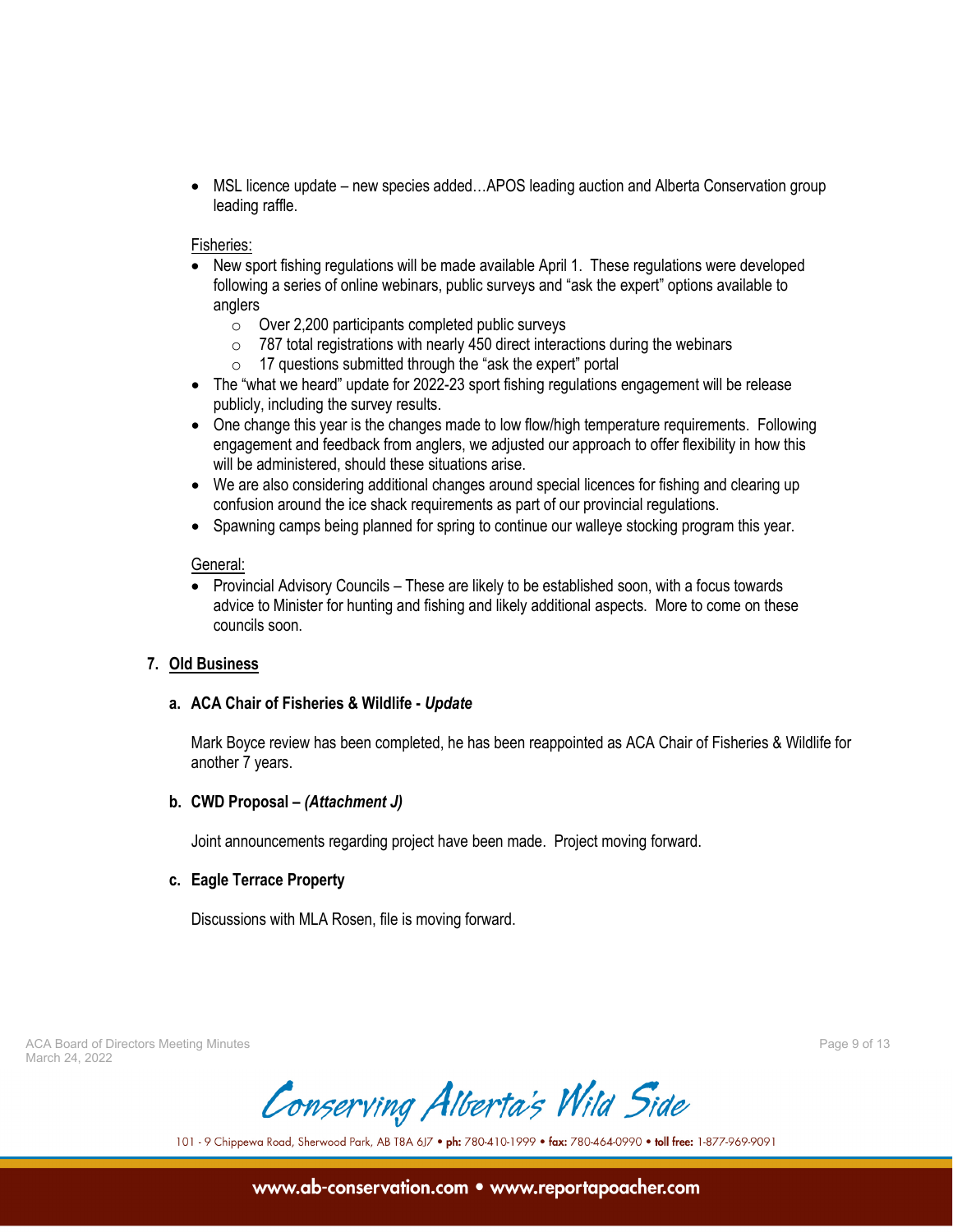# **8. Reports**

# **a) Draft Annual Operating Plan 2022-2023 (Uploaded to BOD Website)**

Draft Annual Operating Plan 2022-2023 was presented, reviewed and discussed

| MOTION # 16/22                                                                                  | Moved by: Richard Mellon<br>Seconded by: Fred Calverley |  |  |
|-------------------------------------------------------------------------------------------------|---------------------------------------------------------|--|--|
| Move that the ACA Board of Directors' approve the Annual Operating Plan 2022-2023 as presented. |                                                         |  |  |
|                                                                                                 | <b>MOTION CARRIED</b>                                   |  |  |
|                                                                                                 |                                                         |  |  |

# **b) Strategic Business Plan 2019-2029 (Uploaded to BOD Website)**

Strategic Business Plan 2019-2029 was presented, reviewed and discussed.

| MOTION # 17/22                                                                                    | Moved by: Sandra Mellon<br>Seconded by: Robert Gruszecki |  |  |
|---------------------------------------------------------------------------------------------------|----------------------------------------------------------|--|--|
| Move that the ACA Board of Directors' approve the Strategic Business Plan 2019-2029 as presented. |                                                          |  |  |
|                                                                                                   | <b>MOTION CARRIED</b>                                    |  |  |
|                                                                                                   |                                                          |  |  |

# **c) ACA Employee Survey 2021 (Uploaded to BOD Website)**

**The results of the ACA Employee Survey 2021** were presented, reviewed and discussed.

ACA Board of Directors Meeting Minutes **Page 10** of 13 March 24, 2022

Conserving Alberta's Wild Side

101 - 9 Chippewa Road, Sherwood Park, AB T8A 6J7 . ph: 780-410-1999 . fax: 780-464-0990 . toll free: 1-877-969-9091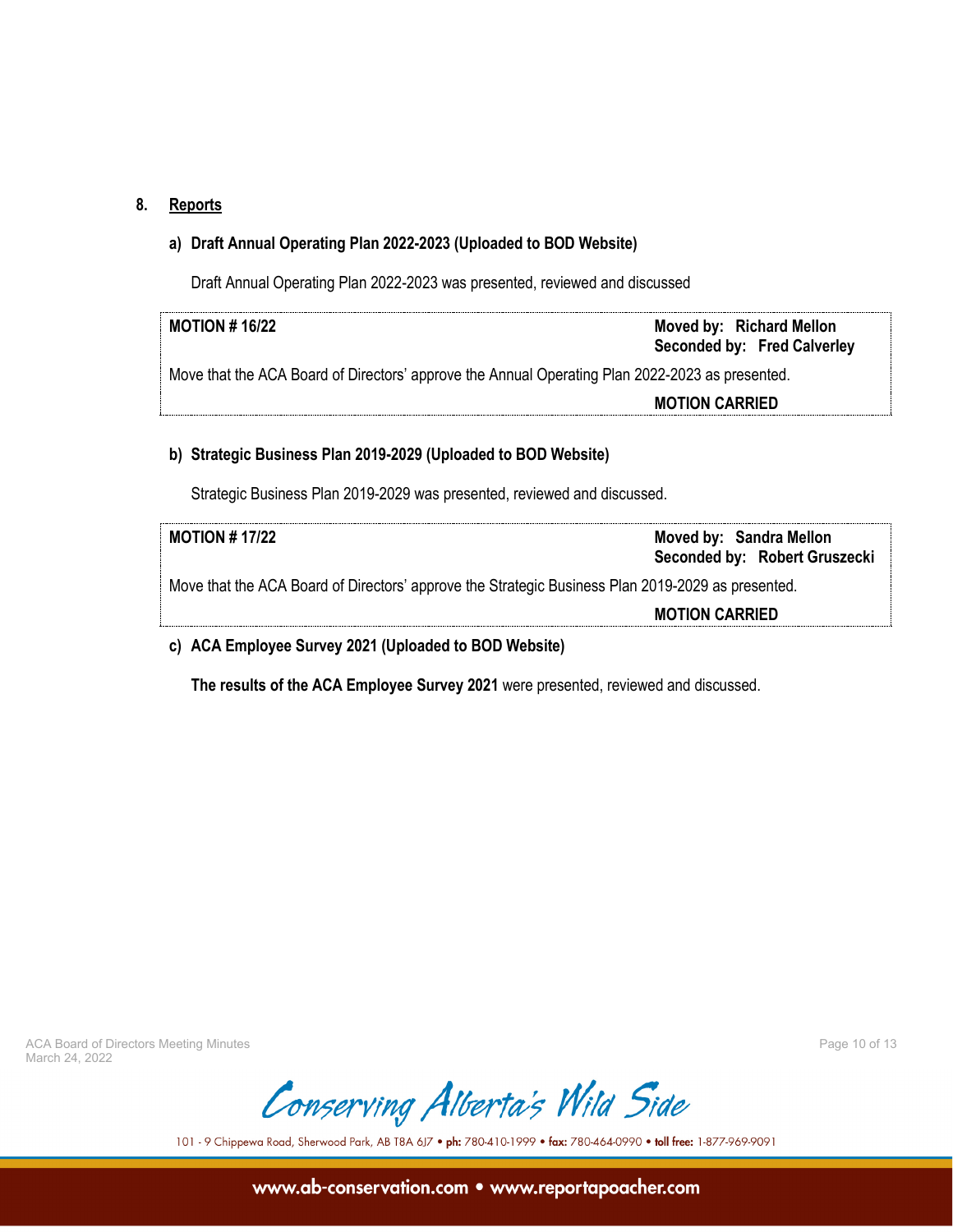#### **9. New Business**

**a) Electronic Motion #01/22EV; #03/22EV - #08/22EV (***Attachment K - Q)*

**MOTION # 17/22 Moved by: Perry McCormick Seconded by: Chuck Priestley**

Move that the ACA Board of Directors' agree that his is a accurate reflection of the votes placed and therefore ratify the following Electronic Motions:

- a. **Electronic Motion #01/22EV: "Move that the ACA Board of Directors' approve the wire transfer of \$233,000.00 (Two Hundred and Thirty Three Thousand Dollars) representing the funds to close to purchase the Thor Conservation Site (FAB Fabrication Ltd.), SE 03-002-06-W4M (160 Acres). Closing Date: January 21, 2022."**
- b. **Electronic Motion #03/22EV: "Move that the ACA Board of Directors' approve \$188,600.00 (One Hundred an Eighty Eight Thousand, Six Hundred Dollars) from the 2021/2022 Habitat Securement Fund to purchase the East Reno Expansion Conservation Site (Anderson). NW 25-080-19-W5M (160 Acres). Located in the Kimiwan/Winagami/Lesser Slave Focus Area."**
- c. **Electronic Motion #04/22EV: "Move that the ACA Board of Directors' approve \$126,550.00 (One Hundred and Twenty Six Thousand, Five Hundred and Fifty Dollars) from the 2021/2022 Habitat Securement Fund towards the purchase of the South Plain Lake Expansion Conservation Site (Langkow), via a auction process. NW 18-053-11-W4M (159 Acres). Located in the Therien Focus Area. In partnership – corporate partner funds and with other conservation organizations."**
- d. **Electronic Motion #05/22EV: "Move that the ACA Board of Directors' approve the wire transfer of \$184,000.00 (One Hundred and Eighty Four Thousand Dollars) from the 2021/2022 Habitat Securement Fund to purchase the East Reno Expansion Conservation Site (Anderson/Soult). NW 25-080-19-W5M. Closing Date: February 16, 2022.**
- e. **Electronic Motion #06/22EV: Move that the ACA Board of Directors' approve the wire transfer \$258,537.50 (Two Hundred and Fifty Eight Thousand, Five Hundred and Thirty Seven Dollars and Fifty Cents) from the 2021/2022 Habitat Securement Fund to purchase the South Plain Lake Expansion Conservation Site (Langkow), via a auction process. NW 18-053-11-W4M (159 Acres). Closing Date: March 9, 2022.**
- **f. Electronic Motion #07/22EV: "Move that the ACA Board of Directors' approve \$256,250.00 (Two Hundred and Fifty Six Thousand, Two Hundred and Fifty Dollars) from the 2021/2022 Habitat Securement Fund to purchase the Holden Conservation Site (DUC). SW 27-050-16-W4M (160 Acres). Located within a 0-10km distance of the Beaverhills Focus Area. In partnership with other conservation organizations."**

ACA Board of Directors Meeting Minutes **Page 11 of 13** and the United States Page 11 of 13 March 24, 2022

Conserving Alberta's Wild Side

101 - 9 Chippewa Road, Sherwood Park, AB T8A 6J7 . ph: 780-410-1999 . fax: 780-464-0990 . toll free: 1-877-969-9091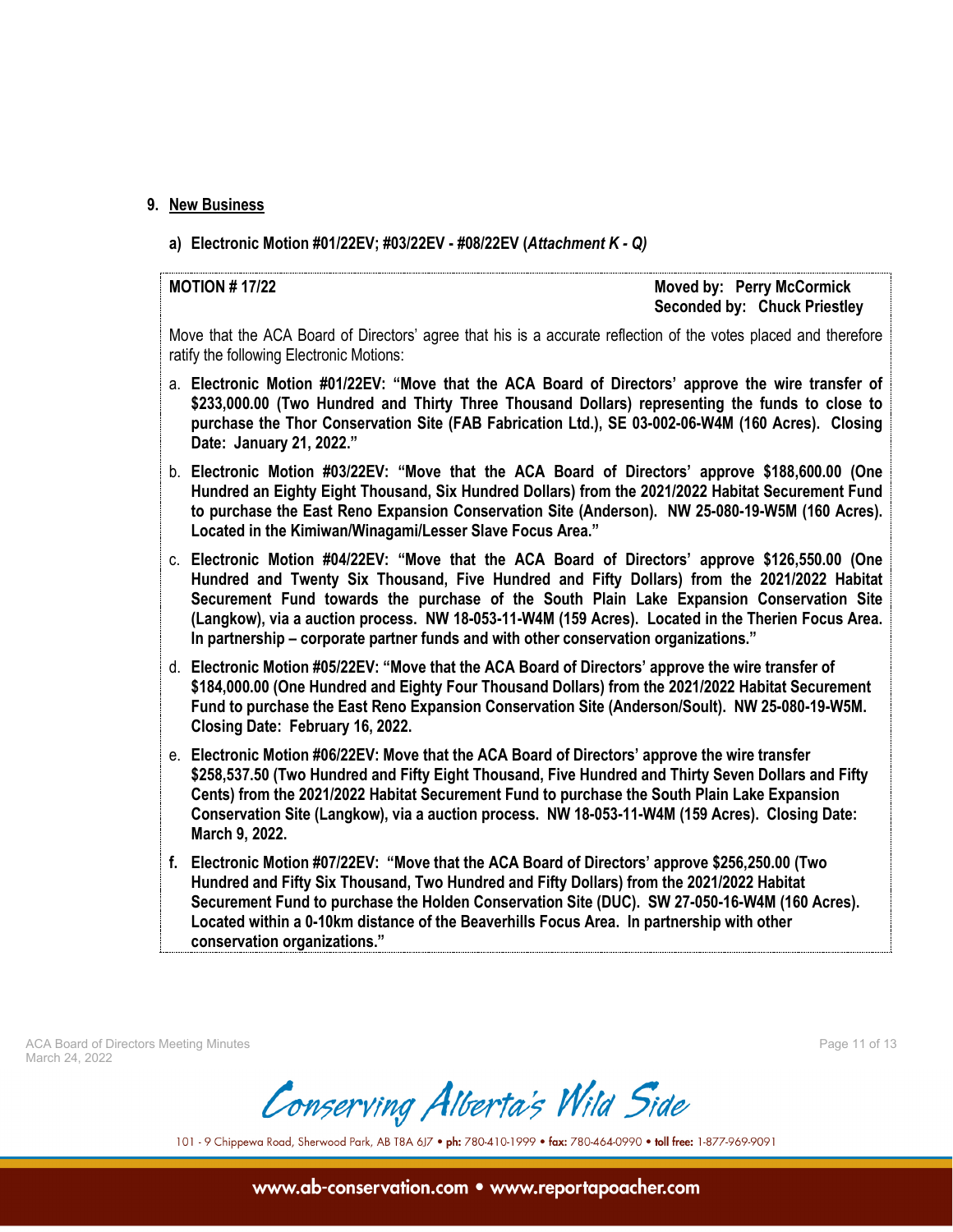g. **Electronic Motion #08/22EV: "Move that the ACA Board of Directors' approve the wire transfer of \$256,250.00 (Two Hundred and Fifty Six Thousand, Two Hundred and Fifty Dollars) from the 2021/2022 Habitat Securement Fund to purchase the Holden Conservation Site (DUC). SW 27-050-16-W4M (160 Acres). Closing Date: March 30, 2022.**

### **MOTION CARRIED**

#### **10. Closed Session**

**Not required.**

#### **11. Date and Location of Next Meeting**

- **a)** BOD Calendar Event List (Attachment R) provided for information
- **b)** 2022 Meeting Calendar (Attachment S) revision to the December 2022 meeting date

#### **The next scheduled BOD Meeting – June 9-11, 2022– NW Region, Peace River, AB**

- **May 30 – June 7, 2022 – Committee Meeting scheduled via ZOOM/TEAMS**
- **June 9, 2022 (Thursday) – BOD Property Tour**
- **June 10, 2022 (Friday) – Strategic Planning Meeting**
- **June 11, 2022 (Saturday) – Regular BOD Meeting**

#### **12. ADJOURNMENT**

|                                         | <b>MOTION # 18/22</b> | Moved by: Brian Joubert<br><b>Seconded by: Randy Collins</b> |
|-----------------------------------------|-----------------------|--------------------------------------------------------------|
| Move that the BOD Meeting be adjourned. |                       | <b>MOTION CARRIED</b>                                        |

The Board of Director's meeting was adjourned at 2:01 PM.

ACA Board of Directors Meeting Minutes **Page 12 of 13** and the United States Page 12 of 13 March 24, 2022

Conserving Alberta's Wild Side

101 - 9 Chippewa Road, Sherwood Park, AB T8A 6J7 . ph: 780-410-1999 . fax: 780-464-0990 . toll free: 1-877-969-9091